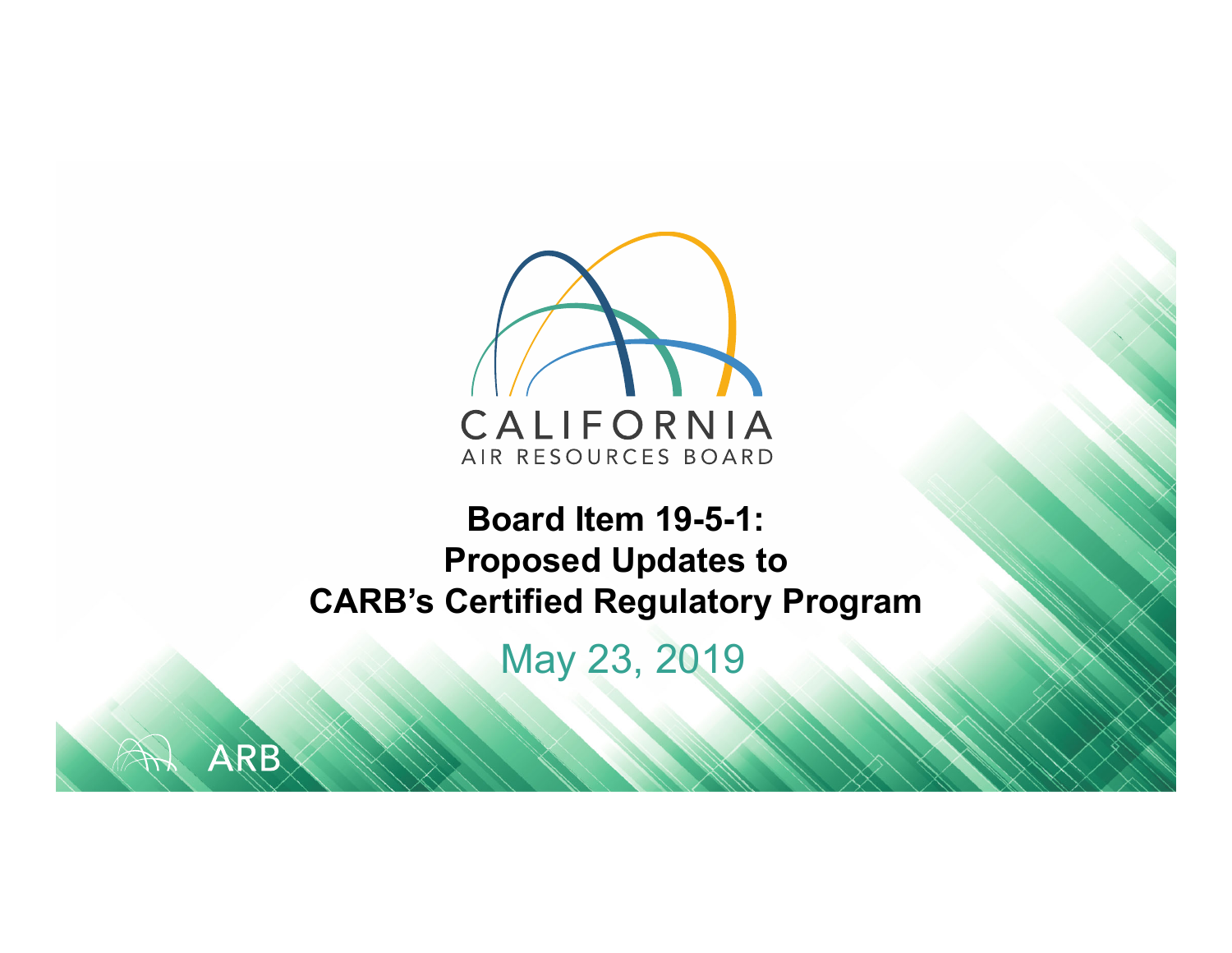#### **What Is a Certified Regulatory Program?**

• A CRP is a CEQA-equivalent process that an agency uses in lieu of traditional CEQA review.

**2**

- Serves as each agency's individual CEQA Guidelines.
- Certified by Resources Agency.
- Many agencies have CRPs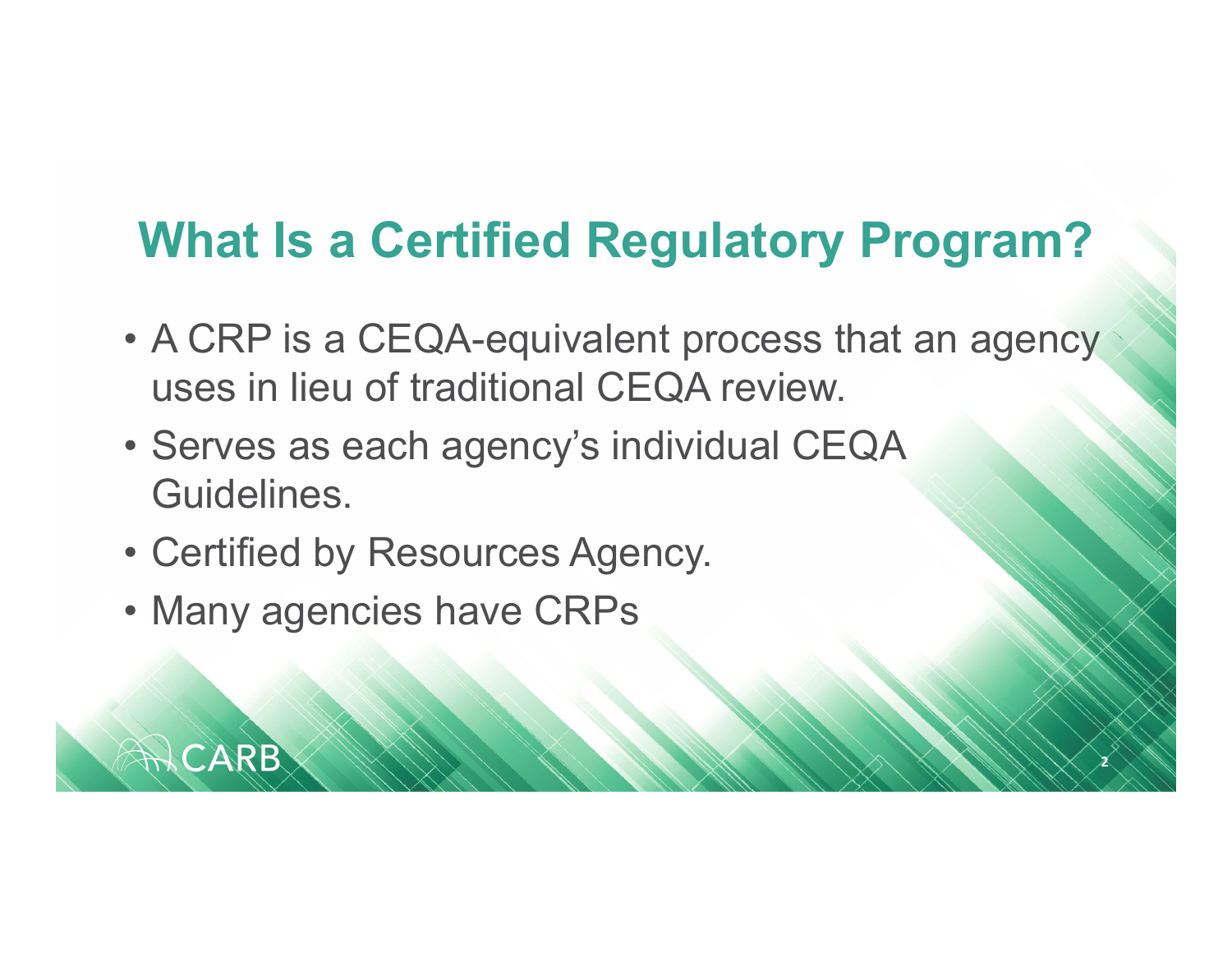## **Background on CARB's CRP**

- Originally adopted in 1978
- Last amended in 1981

CARB

• Current CRP is just one page long (key provisions: Title 17, Cal. Code of Regulations, sections 60005-60008)



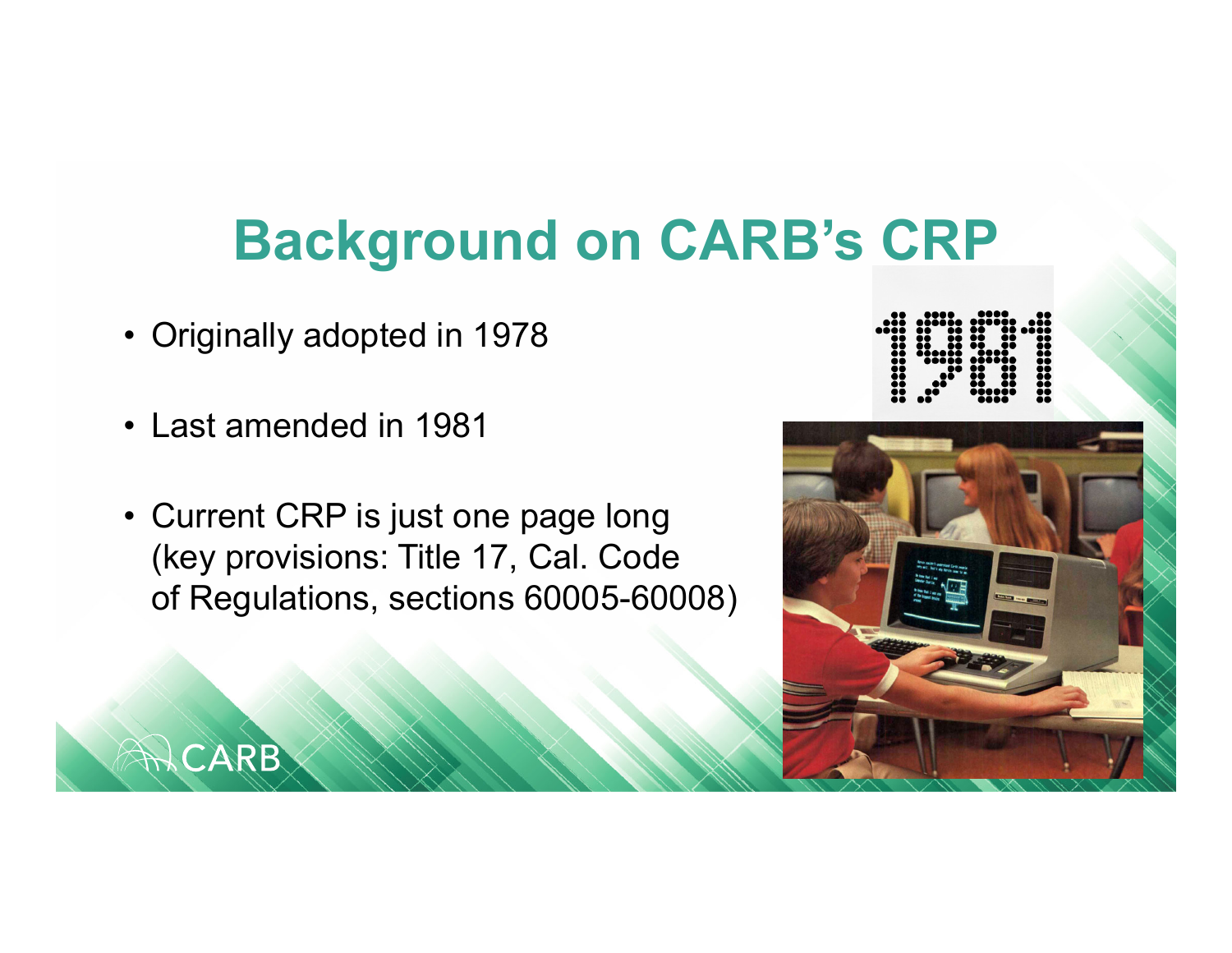## **What Is Staff Proposing?**

• Overall goals:

- Clearly set forth existing CARB practices for environmental review
- Reflect current CEQA requirements in statute and case law

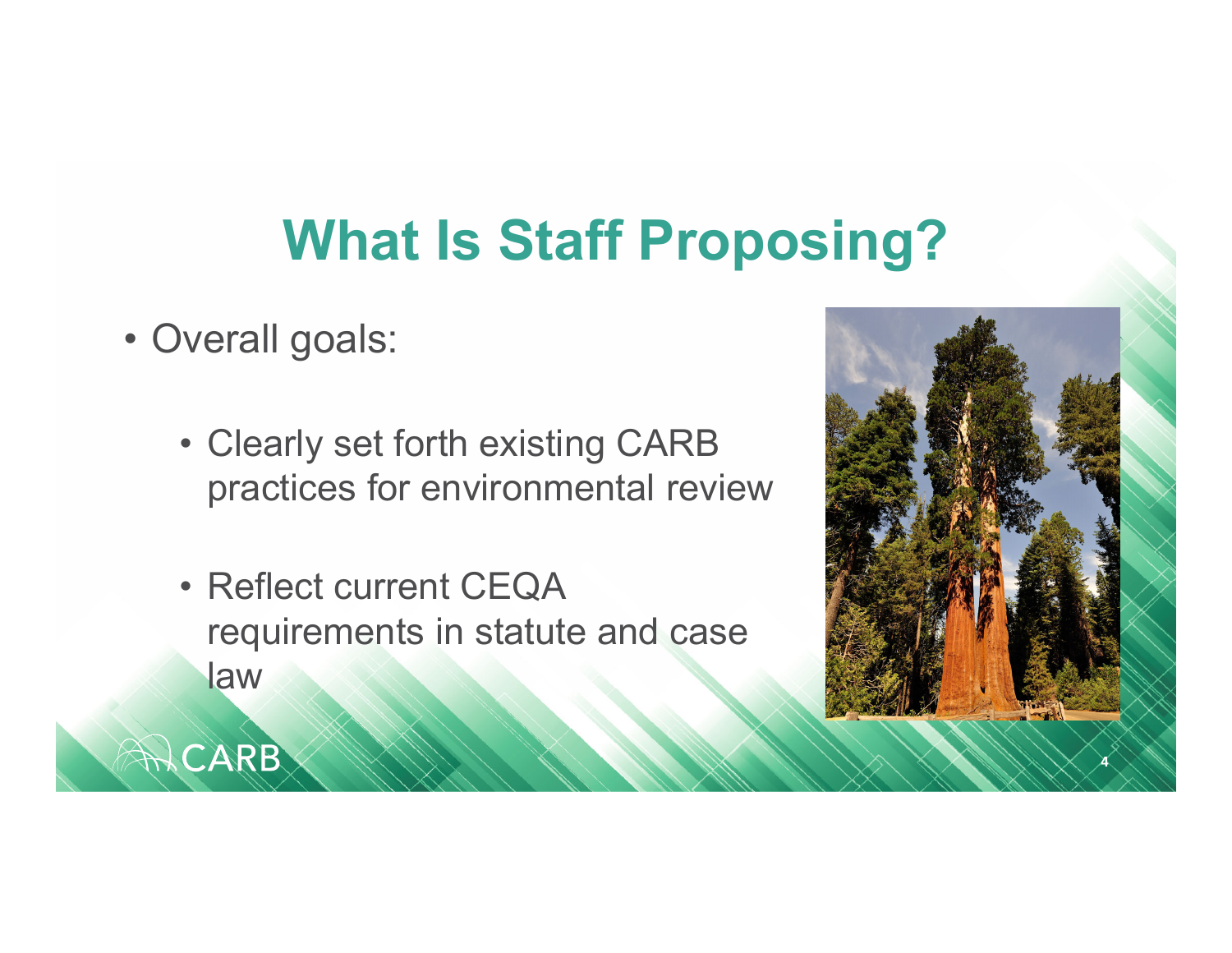## **Proposed Changes**

• Clarify how notices (e.g., notices of availability, notices of determination) are sent and filed

CARB

• Clarify common types of CARB actions that typically fall under CEQA exemptions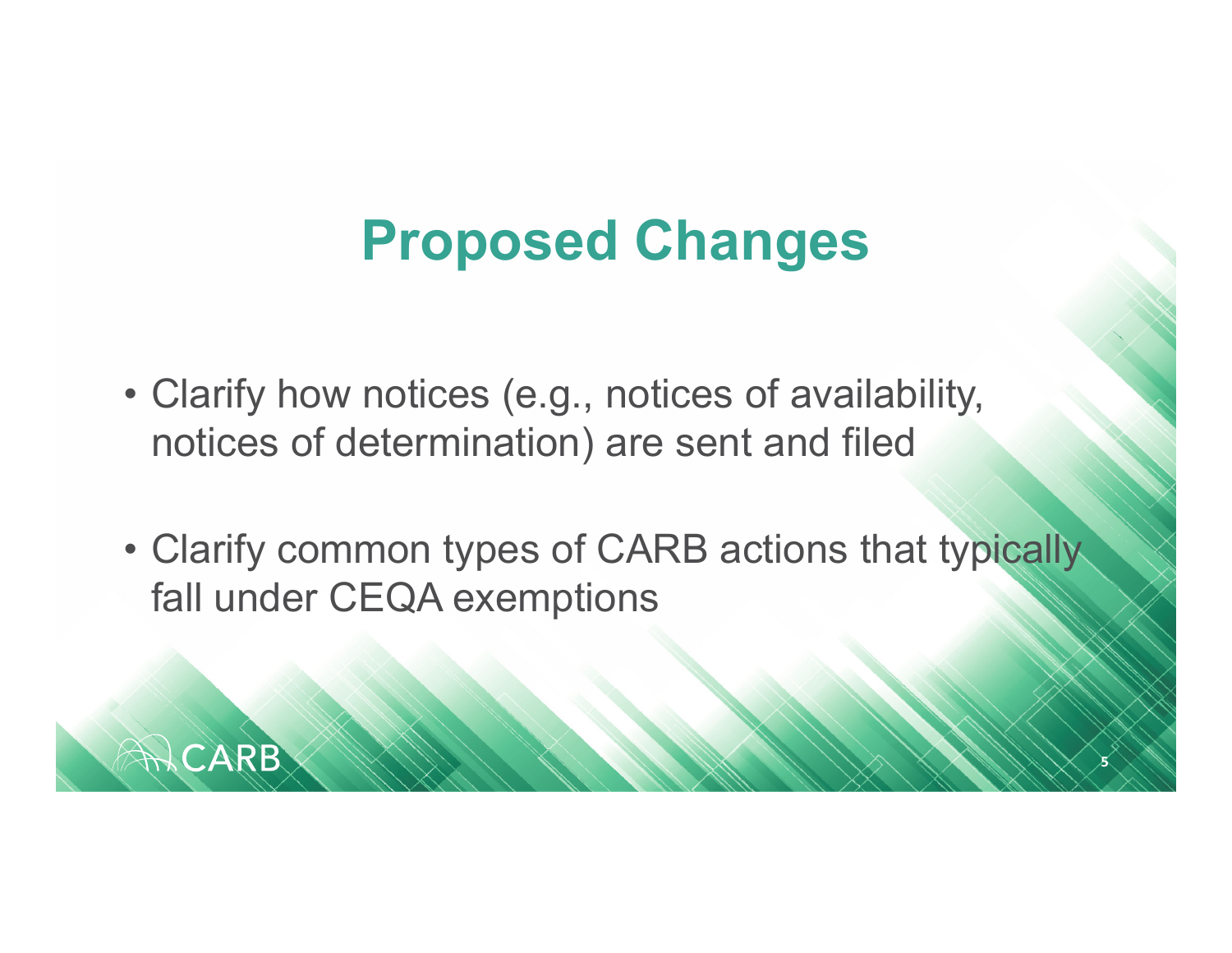## **Proposed Changes (cont.)**

- Clarify which CARB actions do not constitute "project" approvals
- Clarify the types of CARB environmental review

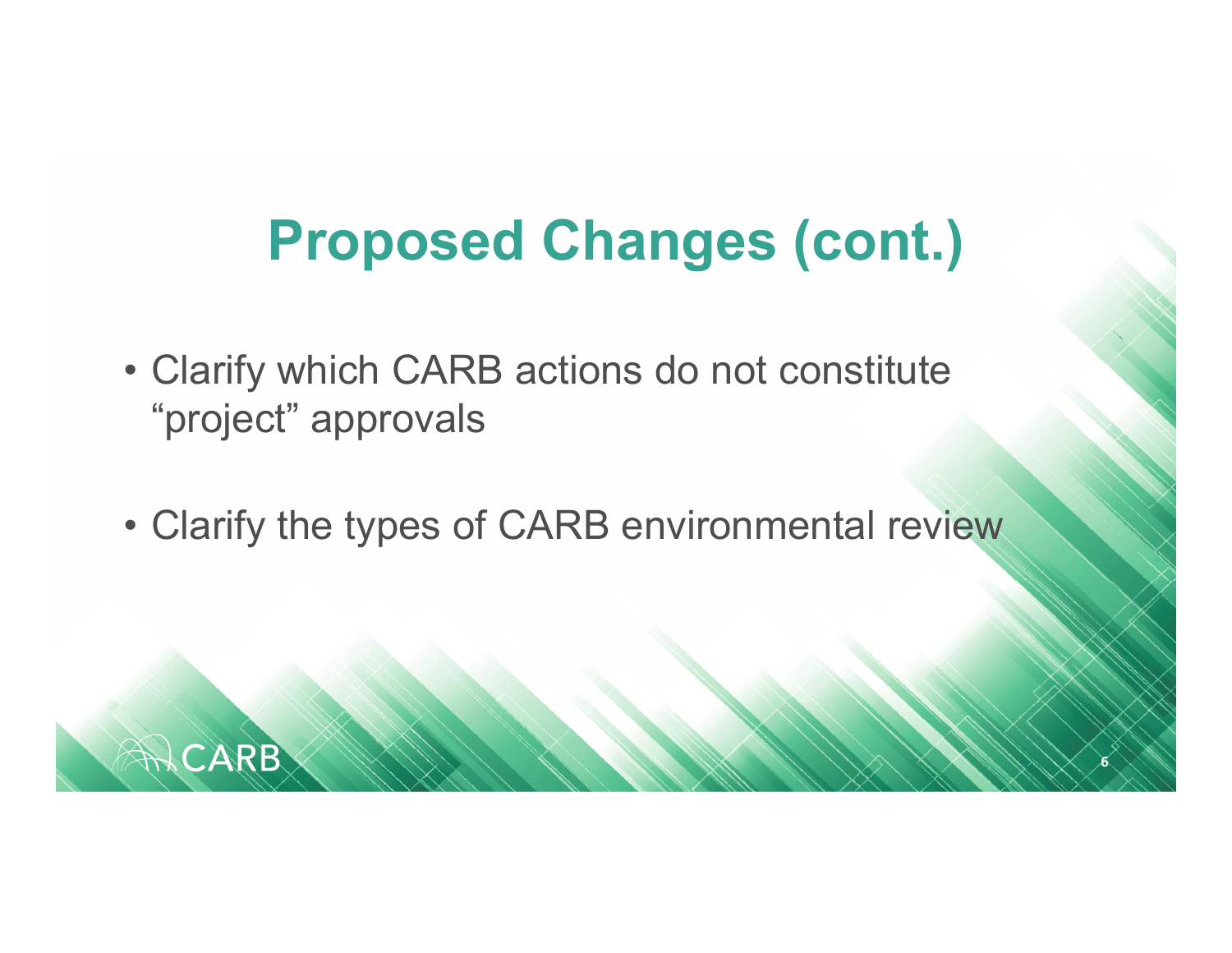## **Proposed Changes (cont.)**

• Align response to comment obligations with traditional CEQA principles

CARB

• Clarify process where the Administrative Procedure Act and CEQA intersect (including delegation to Executive Officer)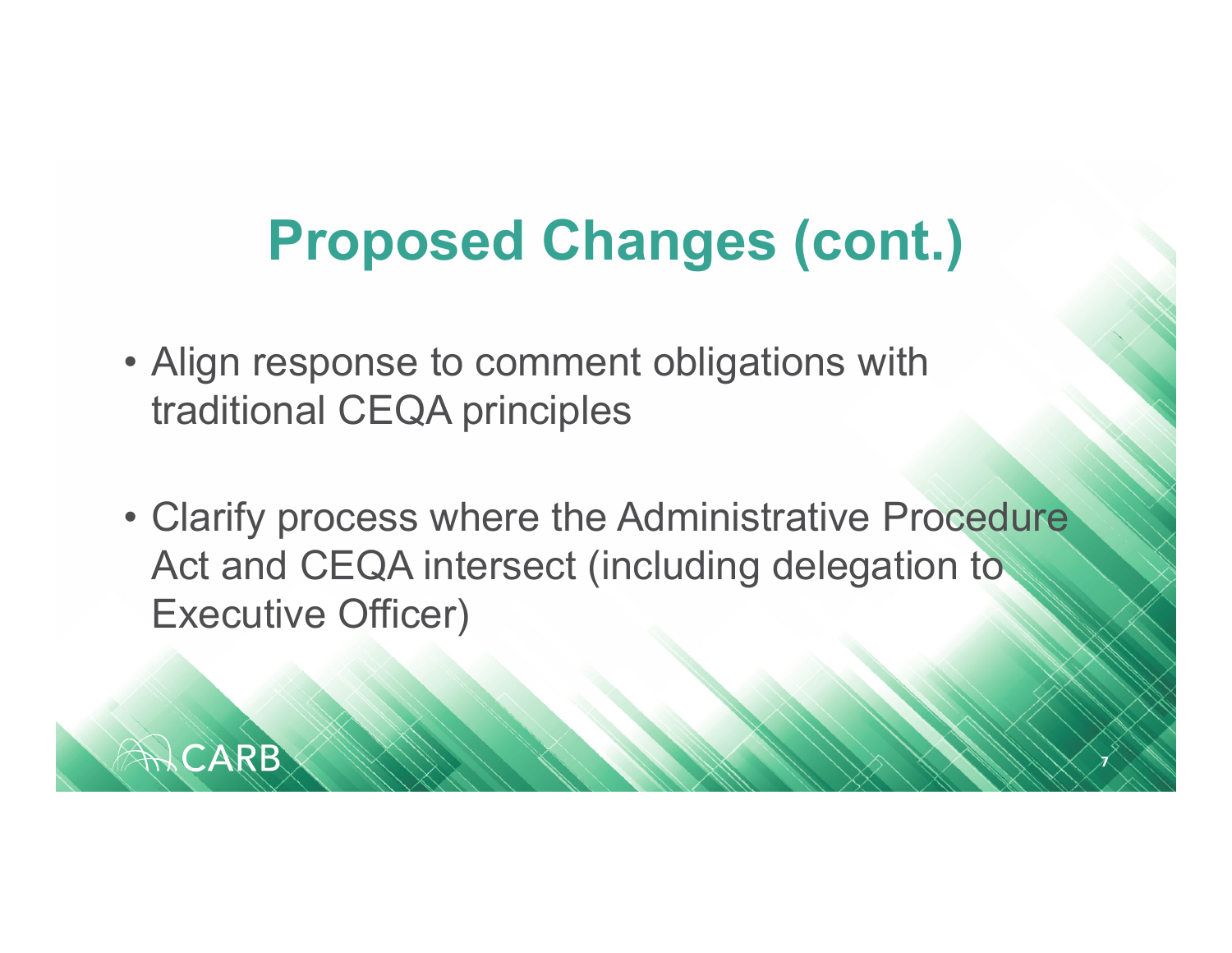# **Public Input**

- Some additional changes were made in response to public comments, including:
	- Clarifying noticing and public review provisions
	- Specifying response to comment obligations
	- Clarifying Executive Officer delegation requirements
	- Clarifying that traditional CEQA definitions and legal standards apply

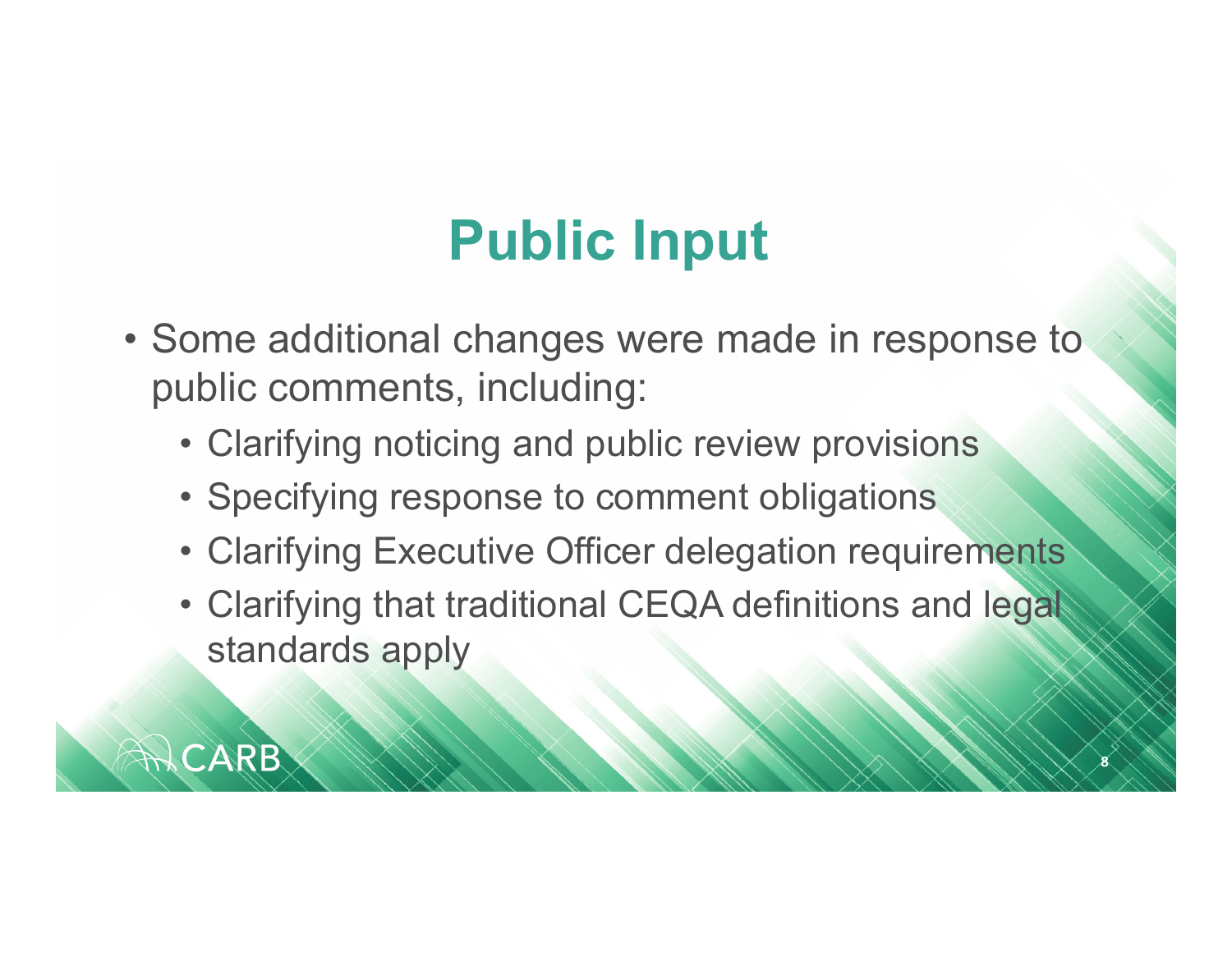## **Public Input**

- One commenter objected to provisions governing delegation from Board to CARB's Executive Officer.
- These provisions largely set forth existing CARB practice, and are based on established CEQA law.
- Any "15-Day" changes are subject to public notice and comment requirements of the APA.

CARB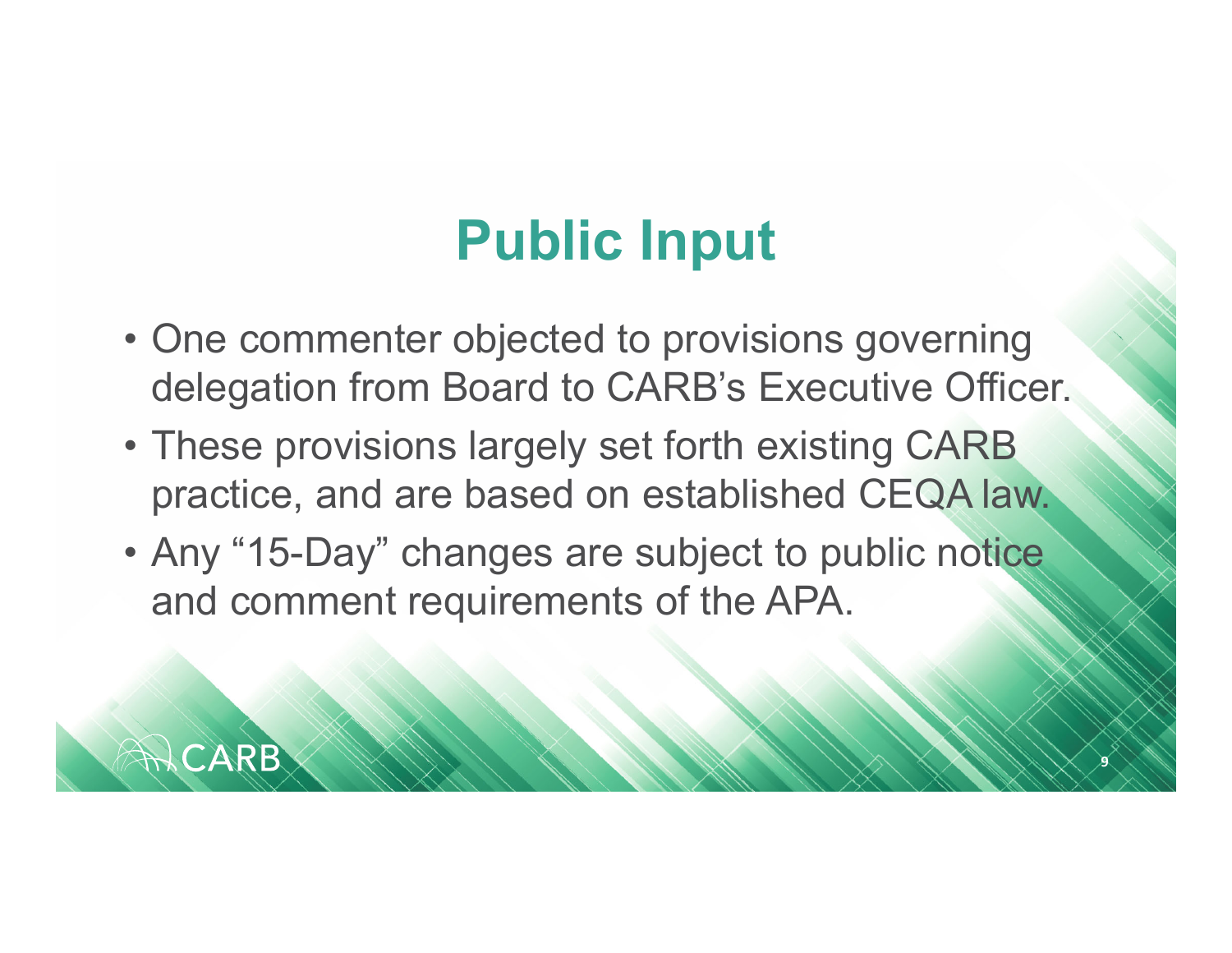# **Public Input**

• Two commenters voiced concerns regarding potential improper CEQA "piecemealing".

- 15-Day changes are minor revisions to a previouslyreviewed project; they are not new, separate "projects".
- Given APA constraints, additional impacts from a "15-Day" change have never arisen before and, if they arise in the future, would be addressed.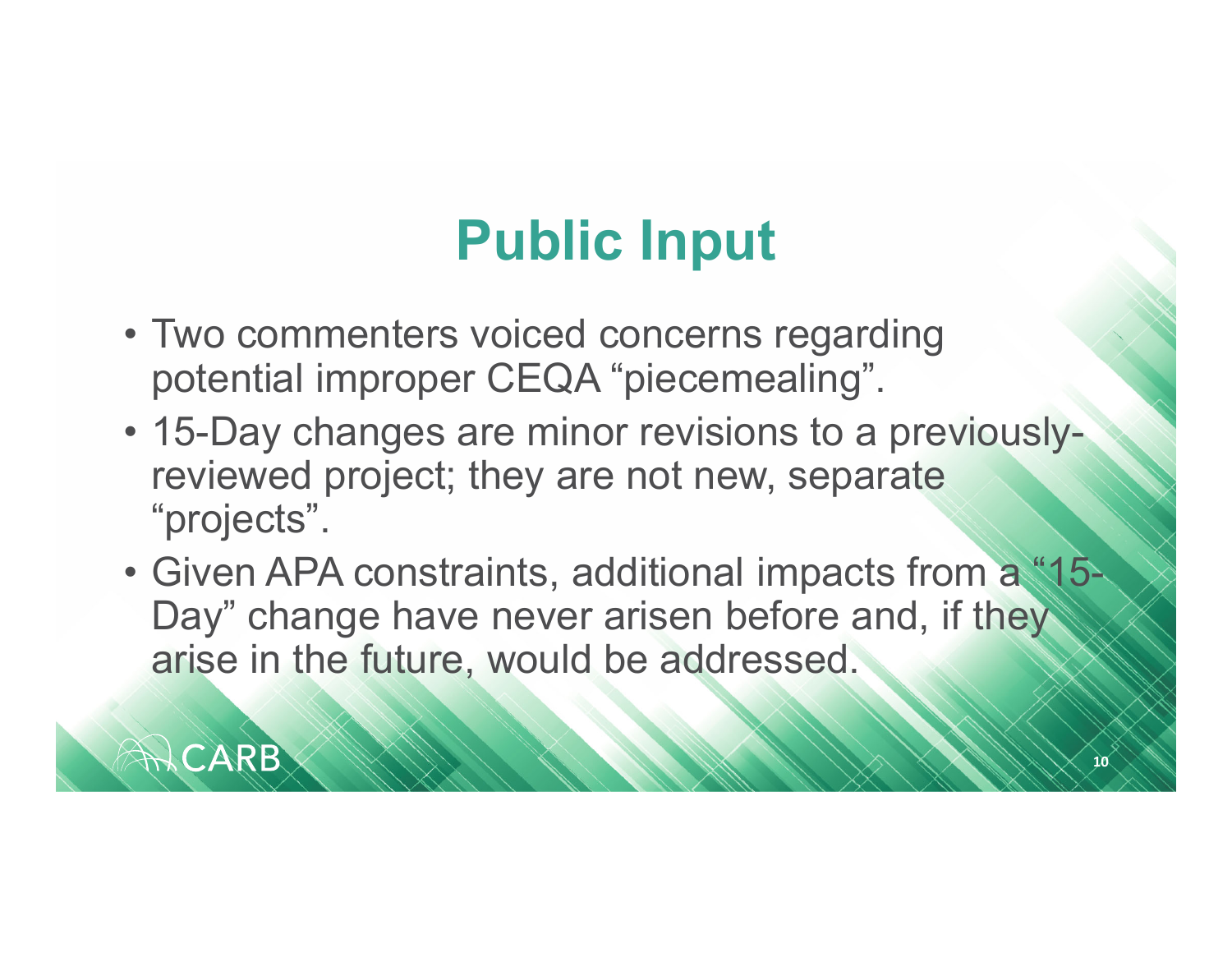# **Benefits of Amending CRP**

• Greater transparency and certainty

- Improved alignment with current CEQA principles
- Improved efficiency in CARB proceedings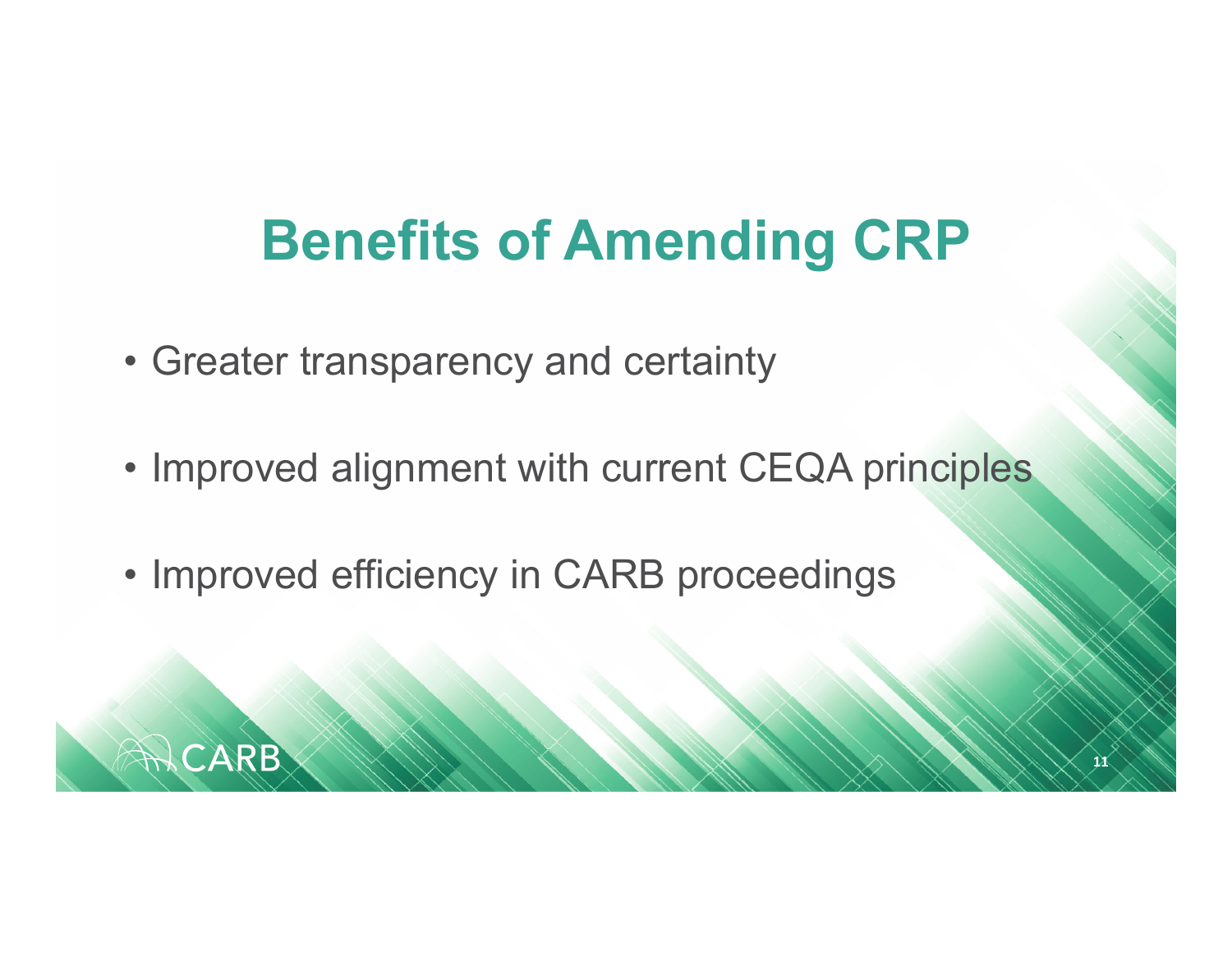## **Public Process**

- CARB held two public workshops on the draft regulatory text (Dec. 7, 2018 & Jan. 16, 2019)
- Workshop draft of regulatory text released for public review and comment on January 4, 2019
- 45 day package released April 15, 2019
- 15 day changes released May 3, 2019